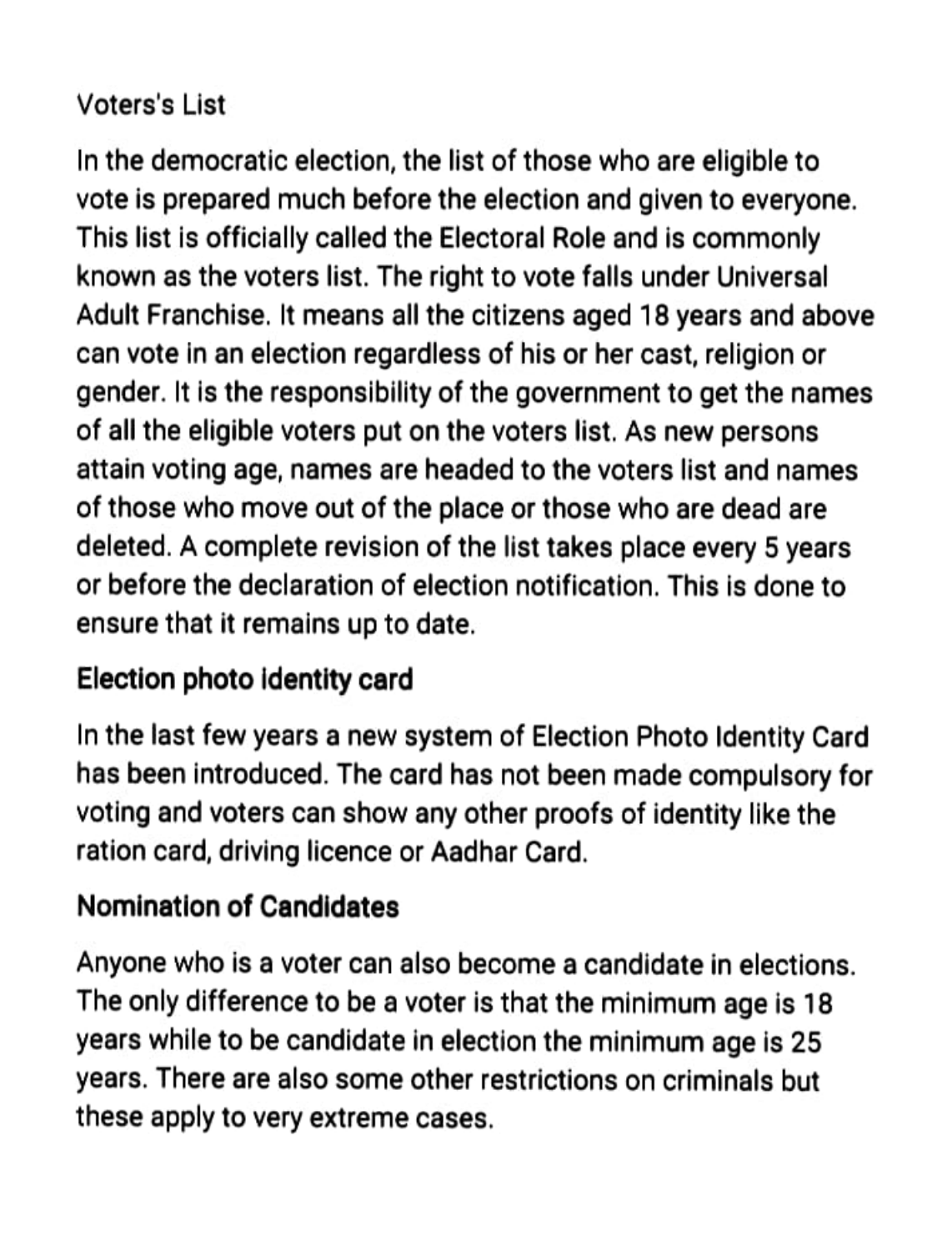Political parties nominate their candidates who get the party support and symbol. Party's nomination is often called party ticket. The candidate has to fill nomination form and give some money as security deposit,

Moreover every candidate has to make a legal declaration giving full details of educational qualifications, assets and liabilities, criminal cases pending against the candidate.

The information provided has to be made public in order so that the voters can make the decision accordingly.

There is no educational qualification for candidates to contest in the election. However the relevant qualification for candidate is the ability to understand people's concerns, problems and to represent people's interests. Putting an educational qualification would go against the spirit of democracy because it would deprive a majority of the citizens right to contest elections.

# Election Campalgn

Election campaign means the promotion of the policies, offers and promises that the candidates make to voters to fulfill if they are elected. In this way voters can decide the candidate to vote for. They vote for the candidate whose policies they like.

In our country election campaigning takes place for a two-week period between the announcement of the final list of candidates and the date of polling.

During this period the candidates contact their electorate, political leaders, address election meetings and political parties mobilise